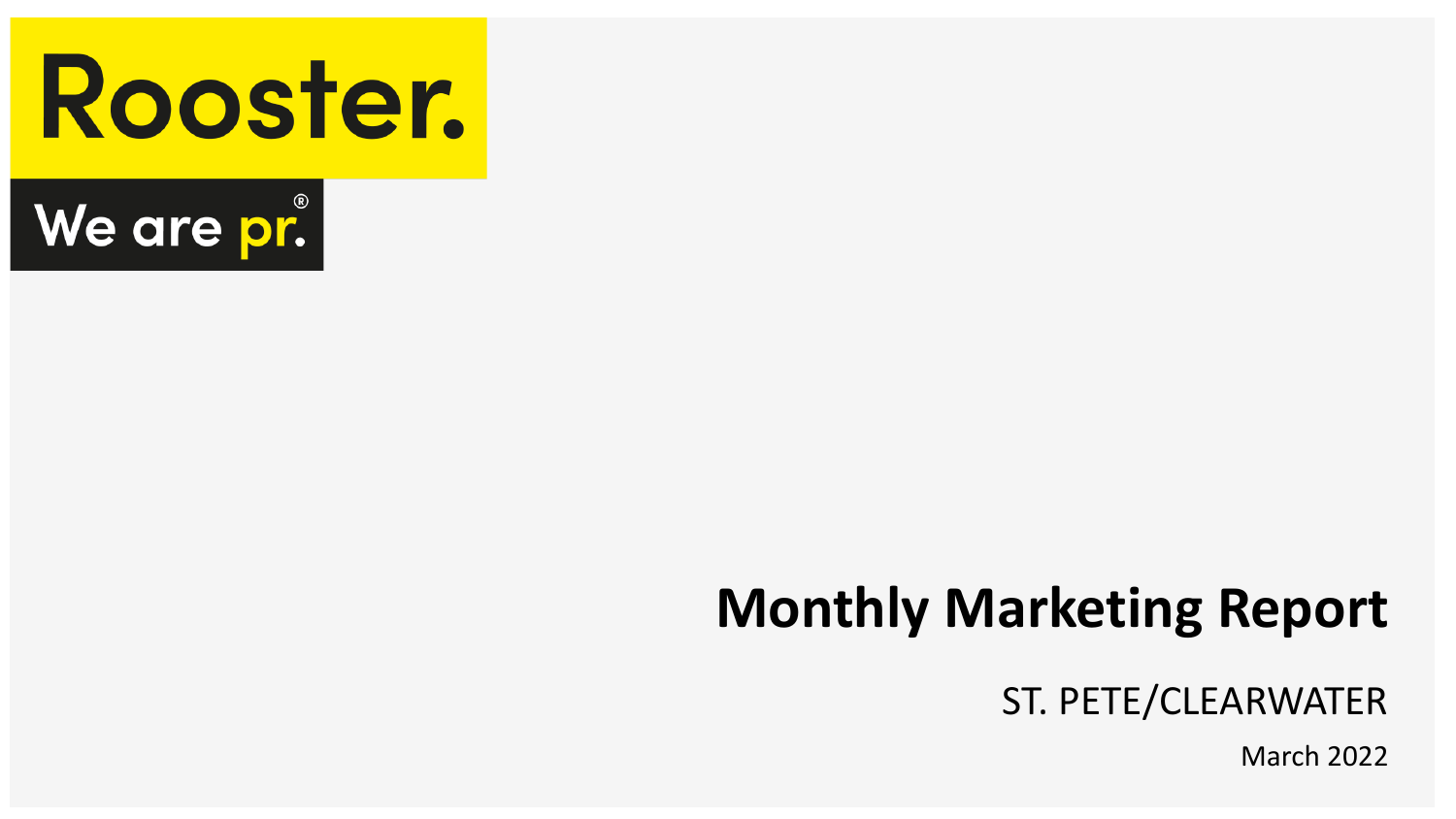

## We are pr.

#### **Account management, activity and planning.**

| <b>Activity</b>                                                | <b>Description</b>                                                                                                                                                                 |
|----------------------------------------------------------------|------------------------------------------------------------------------------------------------------------------------------------------------------------------------------------|
| Bi-weekly planning calls                                       | Rooster took part in bi-weekly planning calls.                                                                                                                                     |
| Monthly report, stock report and Coverage Book                 | Rooster shared monthly report, stock report, and updated Coverage Book with all VSPC<br>coverage.                                                                                  |
| Visit USA Members meeting                                      | Rooster attended, we were introduced to the board, reminded to keep our members profile<br>updated. Discussion about IPW and how the sign up from the UK market has been positive. |
| Brand USA call                                                 | Rooster took part in monthly calls to talk through new and current opportunities.                                                                                                  |
| Visit to BH&P mailing house                                    | Rooster visited the mailing house to evaluate all the stock. We are currently looking at<br>options to move/dispose out of date materials. Report to be sent with recommendations. |
| Meeting with Crystal River / Bradenton UK PR<br>representation | Rooster met with Crystal River and Branderton UK PR rep to look into possible joint press<br>trip opportunities.                                                                   |
| Marketing and PR planning document                             | Rooster continues to update and review the document to ensure all opportunities are<br>explored, evaluated and actioned. Rooster submitted the proposed 2022/23 plan.              |
| Tour Operator database                                         | Continue to record all Tour Operator activity including face to face meetings, calls and<br>campaigns on SimpleView.                                                               |
| <b>IPW</b>                                                     | Rooster provided a 'hit' list of Tour Operators and Journalists for appointment requests                                                                                           |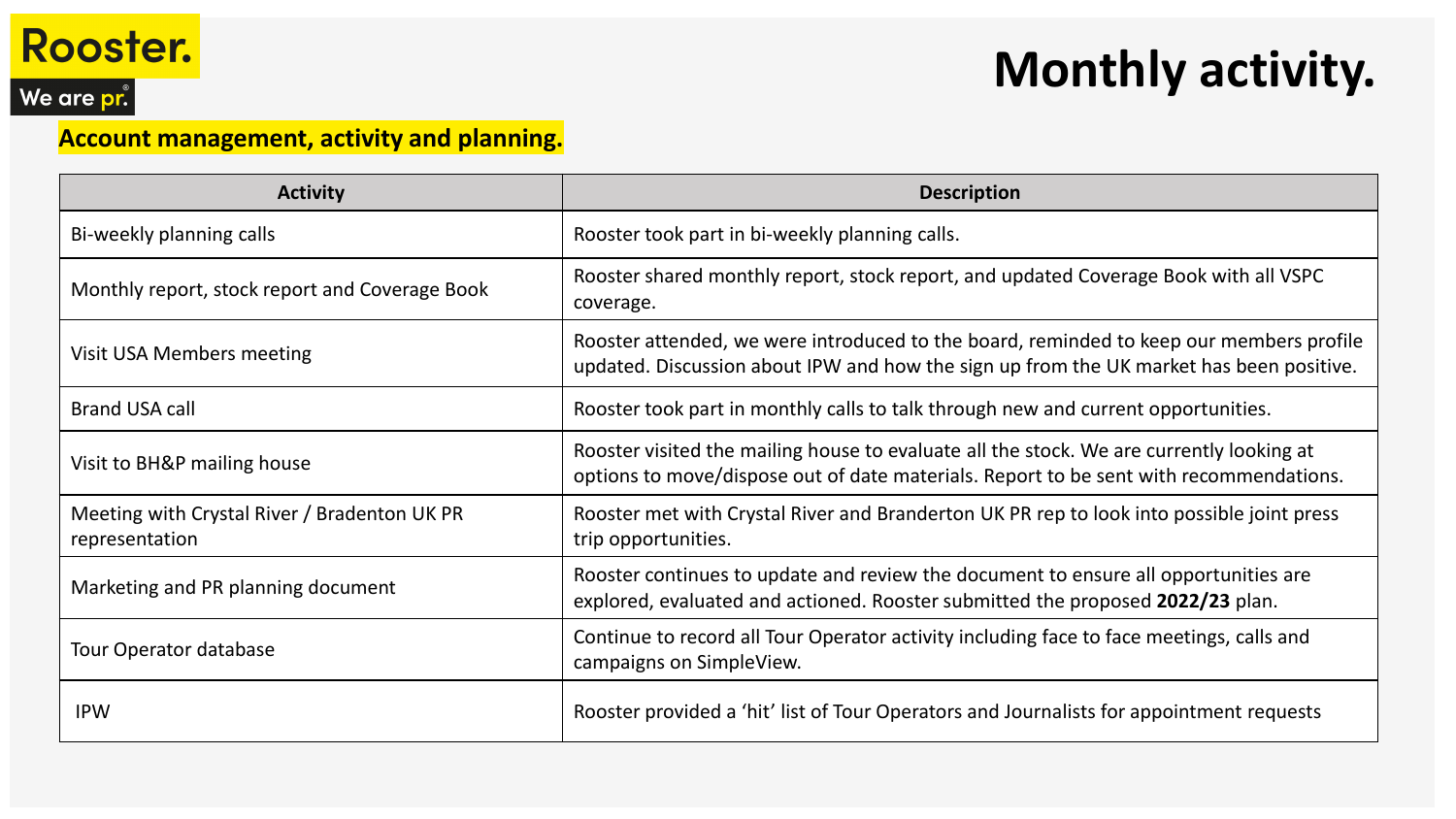

## **Trade campaigns and shows.**

| <b>Activity</b>          | <b>Description</b>                                                                                                                                                                                                                                                          |
|--------------------------|-----------------------------------------------------------------------------------------------------------------------------------------------------------------------------------------------------------------------------------------------------------------------------|
| <b>BA/Visit Florida</b>  | Status: Campaign ended. Final report sent separately. Invoice with Brand USA                                                                                                                                                                                                |
| <b>Bookabed Ireland</b>  | Three-way B2B marketing campaign. 2 newsletters promoting 3 Florida destinations<br>(Kissimmee/Tampa/VSPC) with a package price ran throughout the months of December and January,<br>along with a banner rotating on the websites.                                         |
|                          | Provided copy and images, proofed and signed off campaign.                                                                                                                                                                                                                  |
|                          | Status: Campaign completed. Final report sent separately.                                                                                                                                                                                                                   |
| <b>Gold Medal Travel</b> | This campaign will inform and educate the agents on the west coast areas of Florida and provide them<br>with the tools to confidently sell this to their customers. Activity includes a printed guide plus online,<br>social and E-shot presence across the month of March. |
|                          | In May, the activity will be supplemented by a Florida FAM trip where 8 agents, a Trade Partnership<br>Manager and Virgin Host will explore the area, providing extensive social media coverage during the trip.                                                            |
|                          | Provided copy and images, proofed and signed off campaign.                                                                                                                                                                                                                  |
|                          | Status: Live in February/March.                                                                                                                                                                                                                                             |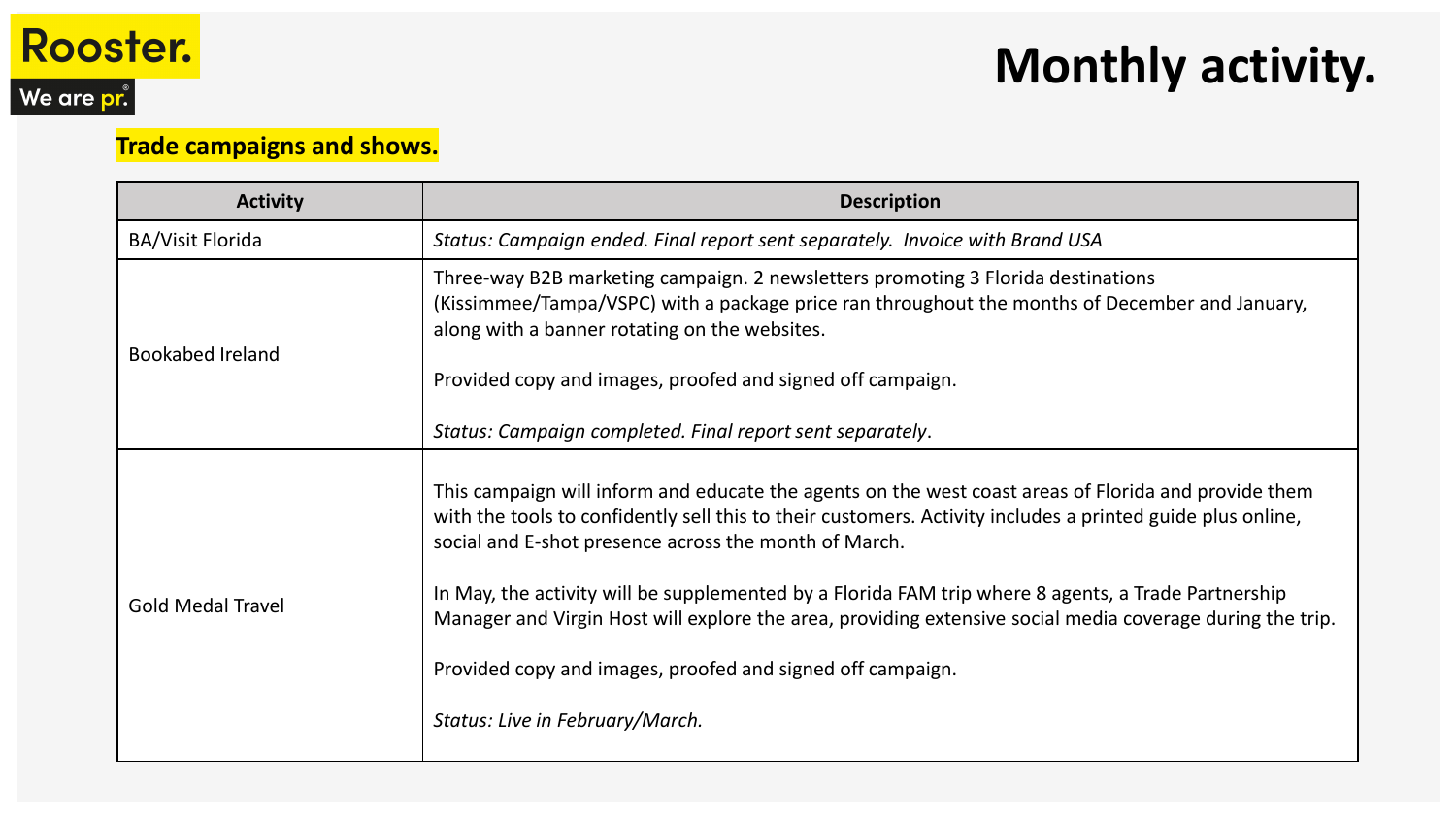

#### **Trade campaigns and shows.**

| <b>Activity</b>              | <b>Description</b>                                                                                                                                                                                                                                                                                                                                                                                                                                                                                                                                                                     |
|------------------------------|----------------------------------------------------------------------------------------------------------------------------------------------------------------------------------------------------------------------------------------------------------------------------------------------------------------------------------------------------------------------------------------------------------------------------------------------------------------------------------------------------------------------------------------------------------------------------------------|
| Scandinavian USA Trade Show  | B2B event in Copenhagen attracting the whole of Scandinavia travel trade, took place on 7 March. 200 +<br>trade attendees, including media. Rooster meet with Key Scandinavian Tour Operators along, details have<br>been entered in SimpleView.<br>Status: Attended.                                                                                                                                                                                                                                                                                                                  |
| Thomas Cook/Florida Campaign | Andrew Pickering, Head of Partnerships, who was on the Pre-Huddle fam, invited six Florida DMO's to be<br>part of their Florida Campaign in partnership with Visit Florida. The campaign aimed at both couples and<br>families showcasing cuisine, entertainment and beaches, nature and wildlife, and accessibility. The<br>campaign will run for 3 months with VSPC having exposure throughout as well as a dedicated 4 week run.<br>The campaign will run across social, Thomas Cook's booking platform and email engagement.<br>Status: Confirmed participation starting in April. |
| <b>Charitable Travel</b>     | Melissa Tilling – CEO, has sent through a proposal following our meeting at Florida Huddle. A follow up<br>meeting took place during Unite USA in March. Rooster working on the proposal.<br>Status: Preparing the proposal.                                                                                                                                                                                                                                                                                                                                                           |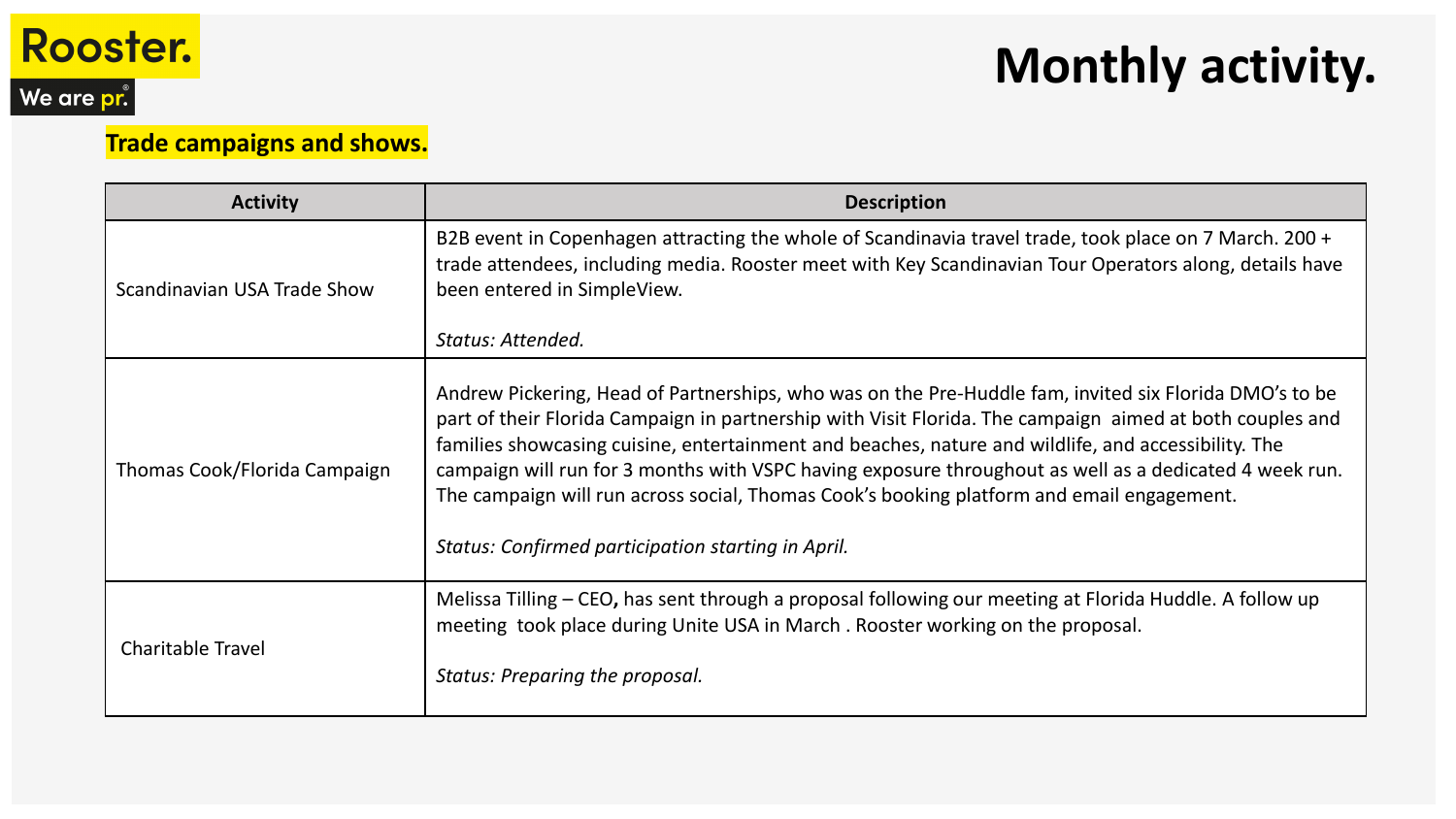

We are pr.

## **Monthly activity.**

## **Consumer & Trade engagement opportunities.**

| <b>Activity</b>                                              | <b>Description</b>                                                                                                                                                                                                                                                                                                                                                                                                                  |                                                                                                                                                                                                          |
|--------------------------------------------------------------|-------------------------------------------------------------------------------------------------------------------------------------------------------------------------------------------------------------------------------------------------------------------------------------------------------------------------------------------------------------------------------------------------------------------------------------|----------------------------------------------------------------------------------------------------------------------------------------------------------------------------------------------------------|
| Visit Florida / Summer Appreciation<br>Event & Media Mission | Thursday 12 May. Sailing event for UK Tour Operators as a thank you for the year.<br>Event details & Inclusions of budget \$2600. Networking opportunities with Product/decision-makers that<br>aren't assigned to your boat at the dinner the night before and during the lunch the next day. Rooster<br>reviewed Mackenzie's media mission pitch document.<br>Status: Confirmed attendance at both media mission and trade event. |                                                                                                                                                                                                          |
|                                                              | One day B2B show on 15 March, with key UK buyers. Rooster had meetings with:                                                                                                                                                                                                                                                                                                                                                        |                                                                                                                                                                                                          |
| Unite Visit USA London                                       | Kara Widdows - British Airways Holidays<br>Gregory Jama - Travel Junction<br>Scott Humble - LastMinute.com<br>Sally Parker - Selling Travel<br>Emma Lenanton - VeryChic<br>Carla McLellan - Travel Counsellors<br>Status: Follow up completed, evaluating proposals.                                                                                                                                                                | Marc James - British Airways<br>Jane Manzoni - Oliver's Travels<br>Gary McIntyre - TripAbrood<br>Melissa Tilling - Charitable Travel<br>Stam Tzafos - THG Holidays<br>Louise Lupton - Saville Row Travel |
| Brand USA / The Telegraph                                    | Rooster continued to evaluate The Telegraph campaign. We asked that there is a competition element in<br>with data capture. The Telegraph have responded favorably and included value added elements. Rooster<br>seeking a Tour Operator party, has approached British Airways Holiday and Thomas Cook.<br>Status: Waiting to hear back from BAH and Thomas Cook.                                                                   |                                                                                                                                                                                                          |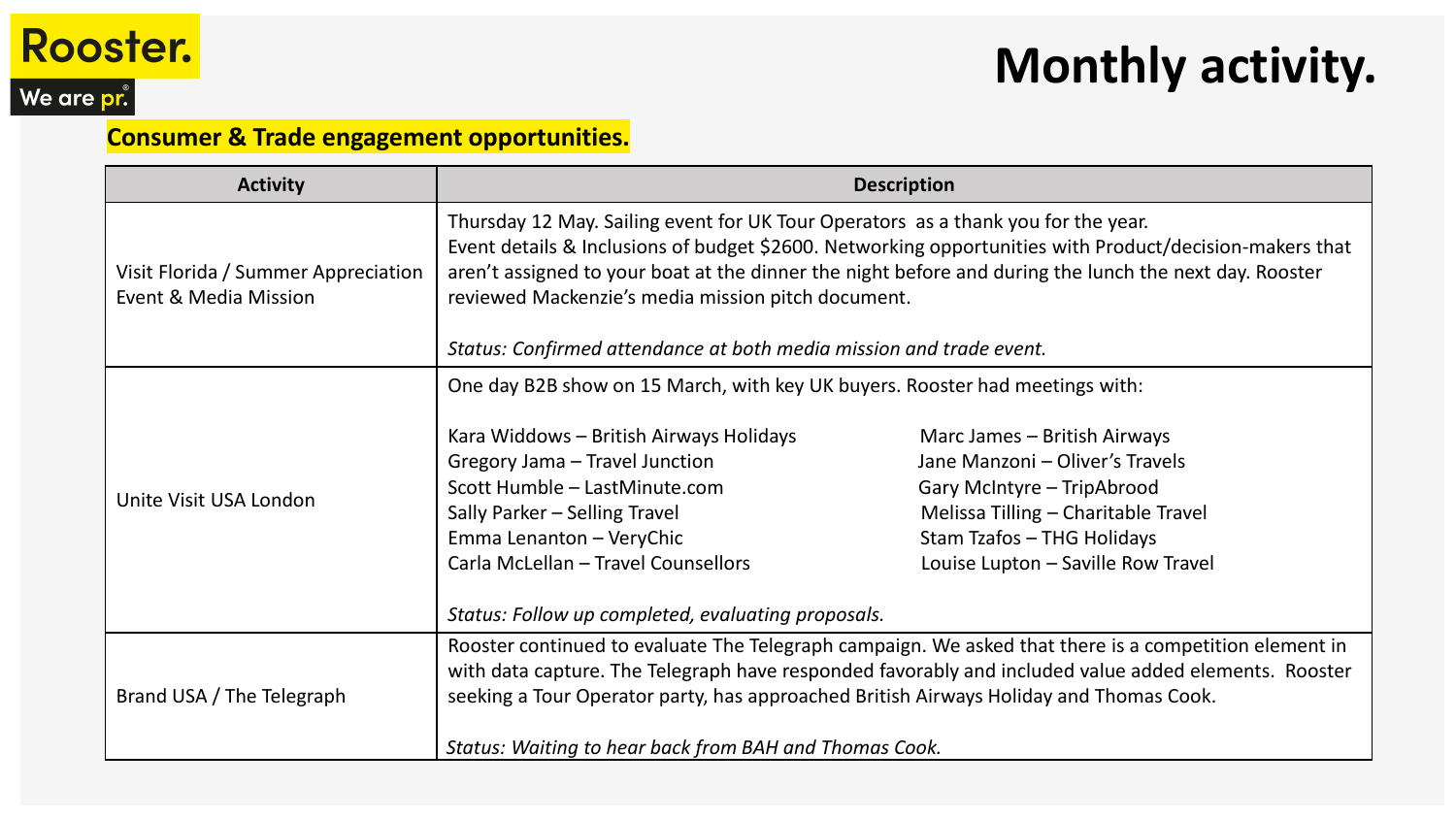

## **Brand partnerships and events.**

| <b>Activity</b>                                                       | <b>Description</b>                                                                                                                                                                                                                                                                                                                                               |
|-----------------------------------------------------------------------|------------------------------------------------------------------------------------------------------------------------------------------------------------------------------------------------------------------------------------------------------------------------------------------------------------------------------------------------------------------|
|                                                                       | Aim:<br>Raise awareness of VSPC to this target audience through social, instore and passing<br>$\bullet$<br>footfall in front of their prime positioned shop fronts. Generate awareness of VSPC<br>as a must visit holiday destination, resulting in more enquires and bookings both<br>direct and through our trade partners. Grow VSPC'S UK consumer database. |
|                                                                       | Mechanics:                                                                                                                                                                                                                                                                                                                                                       |
|                                                                       | Email to Headmasters' database of 140,000 promoting the holiday comp.<br>$\bullet$                                                                                                                                                                                                                                                                               |
| <b>Headmasters</b><br>55 Hair Salons based in London and Southeast UK | Promotion through Headmasters' social channels – Facebook, Instagram and Twitter.<br>$\bullet$                                                                                                                                                                                                                                                                   |
|                                                                       | Media screens in the shop fronts of most of the stores with the opportunity of a VT<br>$\bullet$<br>playing promoting VSPC and the competition.                                                                                                                                                                                                                  |
|                                                                       | Enter competition to win a 7-night stay, encourage opt-in to VSPC's UK consumer<br>$\bullet$<br>database. Those that opted to receive the newsletter will receive a special offer from<br>a tour operator partner to encourage bookings.                                                                                                                         |
|                                                                       | Status: Ongoing correspondence preparing for 1 May launch. BAH has confirmed that<br>they will sell the cost of the holiday at a net rate also looking at value added options.                                                                                                                                                                                   |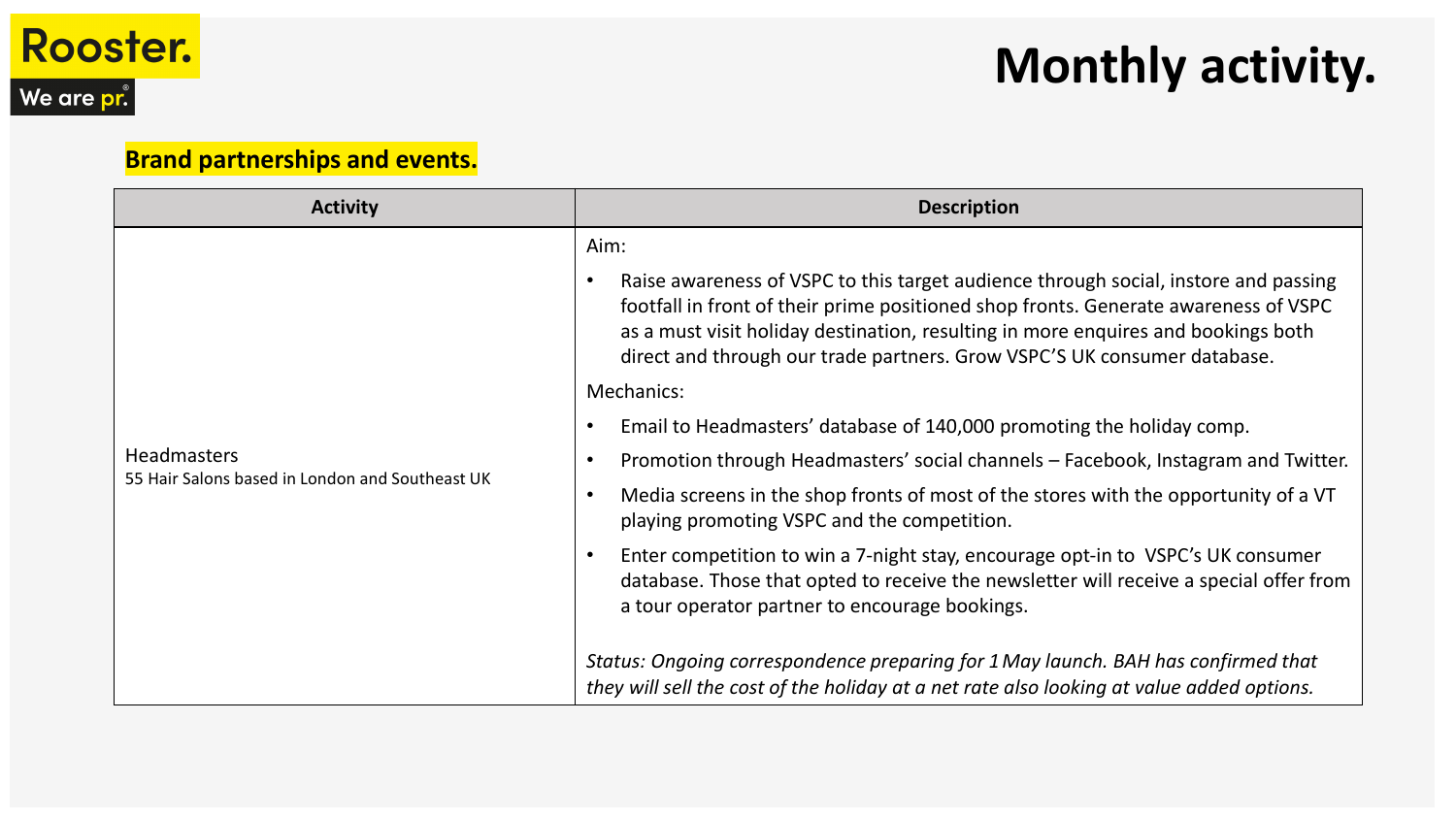

## **Monthly activity.**

#### **Newsletters.**

| <b>Activity</b>   | <b>Description</b>                                                                                                                                                         |
|-------------------|----------------------------------------------------------------------------------------------------------------------------------------------------------------------------|
| Consumer database | Florida's best sporting events of 2022, plus holiday offer through British Airways<br>Holidays. Shared with a database of 8,553 with an open rate of 13.6% (1,161 people). |
| Trade database    | Florida's best sporting events of 2022, shared with a database of 262.                                                                                                     |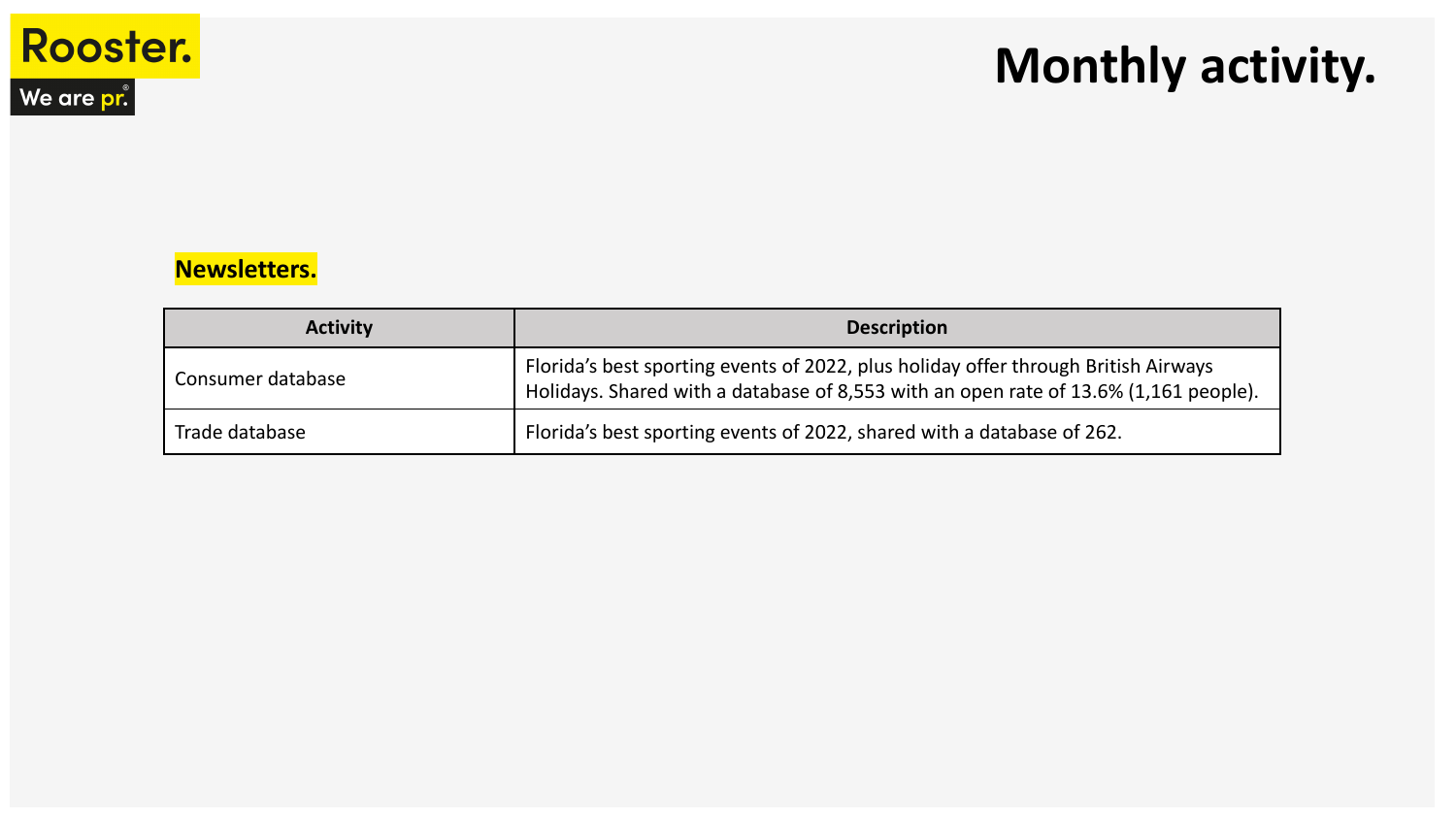

## **Monthly coverage.**

## **[View the CoverageBook here.](https://roosterpr.coveragebook.com/b/94e228c438423cd8)**

| <b>Date</b> | <b>Publication</b>                            | <b>Reach (MUU/circ)</b> | Headline / link                                                            |
|-------------|-----------------------------------------------|-------------------------|----------------------------------------------------------------------------|
| 02.08.22    | <b>The Travel Daily</b>                       | 1,570                   | Five reasons to add St. Pete/Clearwater to your US travel plans in<br>2022 |
| 02.08.22    | <b>Travelbiz Ireland</b>                      | 6,000                   | <b>Travelbiz USA Trade Partner Profile</b>                                 |
| 03.07.22    | <b>TTG</b>                                    | 17,000                  | <b>Five Florida Updates</b>                                                |
| 03.24.22    | <b>Bristol Living</b>                         | 21,000                  | A Sunshine State of Mind                                                   |
| 03.24.22    | <b>Mendip Living</b>                          | 21,000                  | A Sunshine State of Mind                                                   |
| 03.24.22    | <b>South Hams Lifestyle</b>                   | 21,000                  | A Sunshine State of Mind                                                   |
| 03.24.22    | <b>Taunton &amp; South Somerset</b><br>Living | 21,000                  | A Sunshine State of Mind                                                   |
| 03.24.22    | <b>Wokingham &amp; Bracknell</b><br>Lifestyle | 21,000                  | A Sunshine State of Mind                                                   |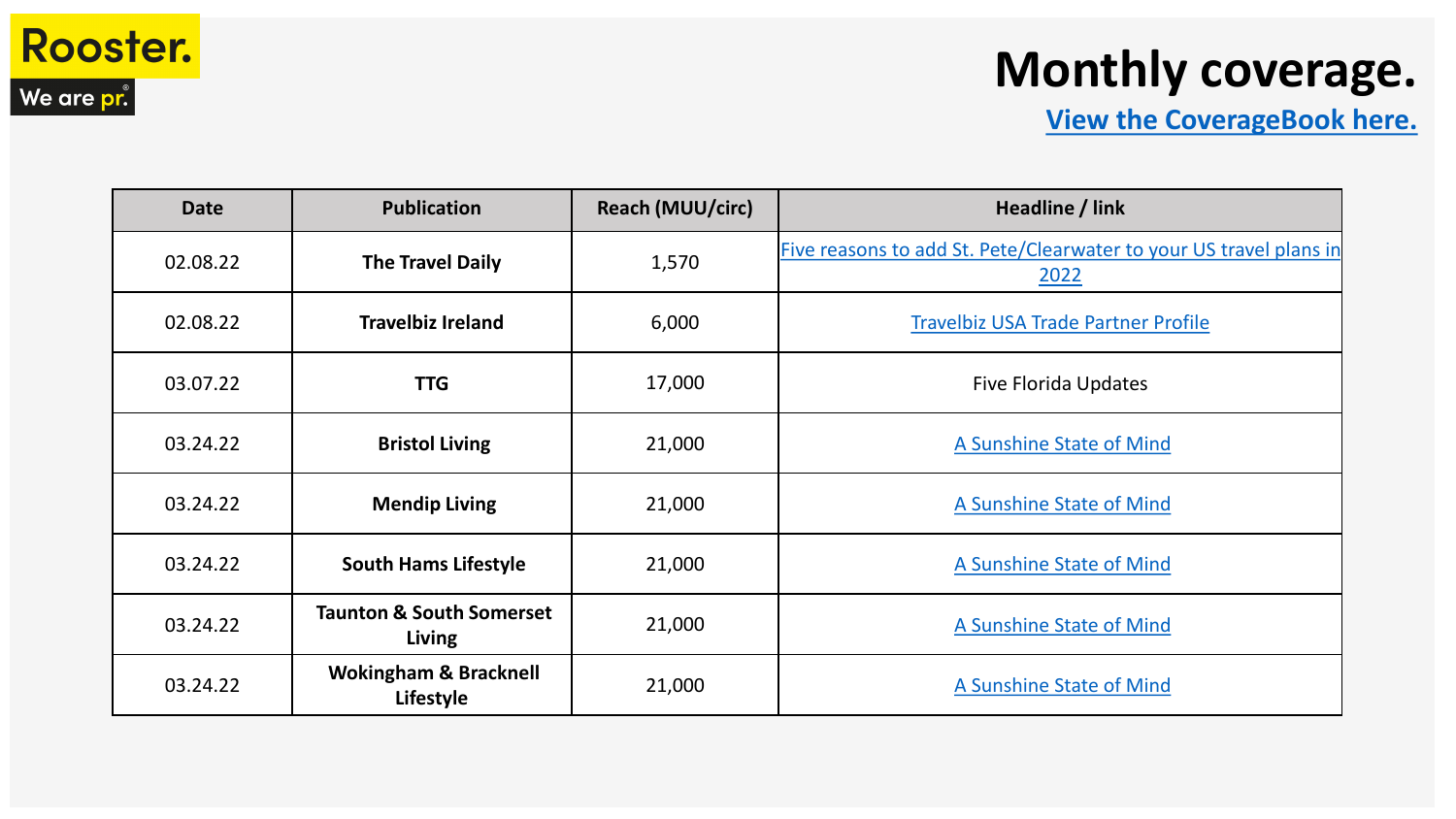

## **THE TRAVEL DAILY**



Five reasons to add St. Pete/Clearwater to your US travel plans in 2022

From award-winning beaches, to the biggest pride<br>celebration in Florida, to the incredible arts and culture scene, here's why you should travel to the Gulf<br>Coast's most diverse destination this year...

Whether it's a bustling arts and culture scene, a larger-than-life party or simply a relaxing week in the sun you're after, St. Pete/Clearwater on Florida's west coast is the perfect spot for your 2022 travels. Not only home to breath-taking beaches that have been voted some of the very best across the whole of America, St. Pete/Clearwater offers a plethora of vibrant attractions that can be enjoyed by friends, families and couples alike

To make your holiday planning a little bit easier, we've rounded up the top events and attractions in the destination for the forthcoming year..

#### Top 5 must see events and attractions 2022 in holiday destination St Pete/Clearwater

#### 1. The new St. Pete Pier - a waterfront playground for all ages

New to Brits after opening in 2020, the new \$92m St. Pete Pier offers the Southeast's largest waterfront attraction, with over 26 acres of activated space.

## **Coverage highlights.**

MINERVA living & lifestyle magazines



STATE OF MIND

Katie Thomson heads on a road trip to discover the diverse sights and sounds of Florida



food is amazing, the atmosphere unlike<br>anything you'll experience in the UK - if<br>you like to eat where the locals eat, this enjoy a long lunch, before a stroll along Clearwater<br>beach. Both St Pete and is the place. You must try the Cuban and wich and the iconic 1905 salad-<br>and don't forget to leave room for the<br>white chocolate bread pudding. Clearwater have been<br>Winners of America's be beach for a number of

Home for the night was only a few streets<br>away, in Water Street. This newly-built<br>area was conceived to change the quality<br>of city living - being purpose-built with<br>aspirational lifectyle in mind. Think lots<br>of outdoor are white sand, clear waters<br>and amazing amenities, it easy to see why they are enduringly popular A must visit whilst in the and night-life scene and wide, expansive area is Clearwater Marin spaces. We were staying in the newly-Aguarium - primarily built JW Marriott Tampa Water Street - it<br>has everything you'd expect from a 5 sta a marine hospital, the<br>centre aims to educate

city hotel, but with some amazing resort amenties too - like the resort-style sixth-<br>floor rooftop pool. It's the perfect base to the Dolphin named<br>Winter from the film explore the rest of this vibrant city from

ST PETERSBURG and houses those that are not suitable for re-release. Ike its resident dolphins and soon-to-open manatee section

Just a hop over a bridge from buzzing<br>Tampa is a special city within a peninsula,<br>St Petersburg. Known to locals as St Pete,<br>this beautiful area its warm weather and It's important to get out on the beach that opportunity steps from the door. The<br>Hilton Garden Inn St. Pete Beach is newly for holding the title of 'most consecutive days with sunshine' at 768 days and thus<br>the other name - sunshine city. It makes it<br>an absolute paradise for beach-goers, refurbished, with a laid-back beach style It has its own beach-front har Coconut ries, which is the ideal place to wa

they undertake. cmaquarium.org<br>of Grab an iconic grouper sandwich at Frenchy's,<br>washed down with margaritas. frenchysonline.com<br>If you'd like some fine dining during your visit,<br>there are two musts on the list. Within The Saint<br>Hotel, 82 Degrees is the perfect spot for coastal fare, craft cocktails and breathtaking views. The<br>Key Lime pie was the best we tasted during our rip, *thesainthoteLcom*<br>Then, for a truly unique experien<u>ce,</u> head to Spinners Rooftop Grille - as the name<br>suggests, the restaurant floor rotates to reveal<br>a stunning 360° view of the area. Make gure<br>to have the catch of the day whilst you soak to have the catch of the day whilst you so<br>in miles of pristine views in every direction p*innersrooftopgrille.com*<br>tay: Hilton Garden Inn St. Pete Beach

Dolphin's Tale - the centre were<br>responsible for fitting Winter with her the sunset with your own sundowns prosthetic tail fin, after she lost it as a<br>baby. The Aquarium cares for sick sea-li

vears - and with powder

Kids might recognise

It might surprise you to find out that in implies is also home to the largest<br>collection of Dail art outside of Spain. The<br>Dail Museum houses a vast permanent collection within a mind-bending during your stay here and our hotel offered

contactural gem - it's well worth a visit.<br>If that gets your culture juices flowing,<br>make time to see other local galleries the James Museum of Western and Wildlife Art and the Museum of Fine Arts. These all neighbour the spectacular St Pete's<br>Pier - this vast 26 acre site connects the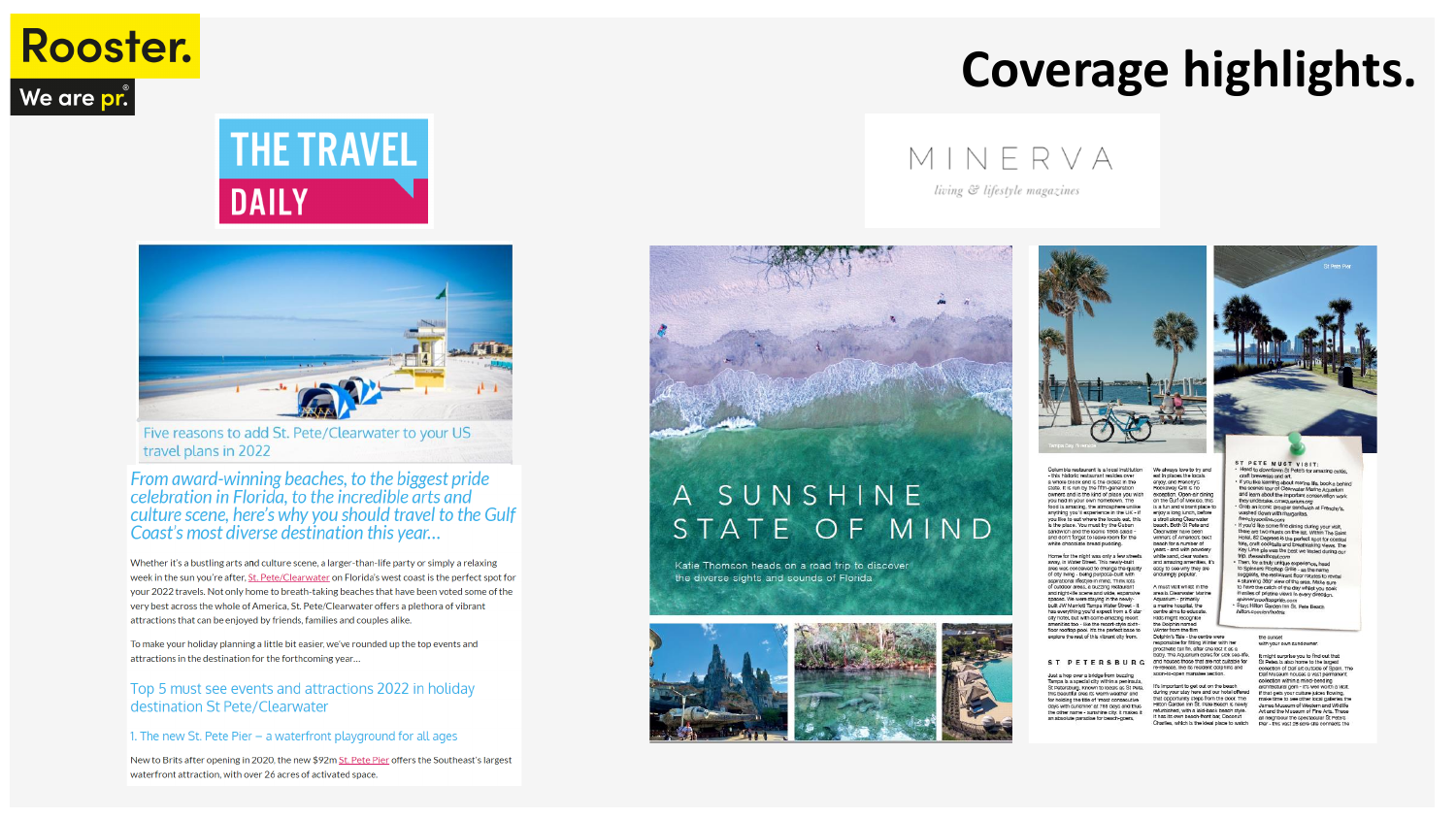

#### **Media materials and liaison.**

| <b>Activity</b>                                                | <b>Description</b>                                                                                                                                                                                          |
|----------------------------------------------------------------|-------------------------------------------------------------------------------------------------------------------------------------------------------------------------------------------------------------|
| Press release: Maximizing your time<br>in St. Pete/Clearwater  | Rooster drafted release for approval, to be distributed to lifestyle, and trade<br>media (300+ contacts).                                                                                                   |
|                                                                | Status: Distributed to media, outreach continues to key contacts who have<br>visited SPC over the years.                                                                                                    |
| Proactive pitching / media meetings                            | Rooster pitched specific angles of the destination to The Sun, The Telegraph,<br>Cruise International, Eat Cook Explore, About Time, Mail on Sunday, and<br>several travel freelancers.<br>Status: Ongoing. |
|                                                                |                                                                                                                                                                                                             |
| Forward feature pitching                                       | Rooster pitched the destination for travel trade forward feature<br>opportunities.                                                                                                                          |
| <b>National Geographic Magazine</b><br>advertorial & editorial | Analysed ROI and feedback on opportunity that had been presented.                                                                                                                                           |
|                                                                | Status: Ongoing.                                                                                                                                                                                            |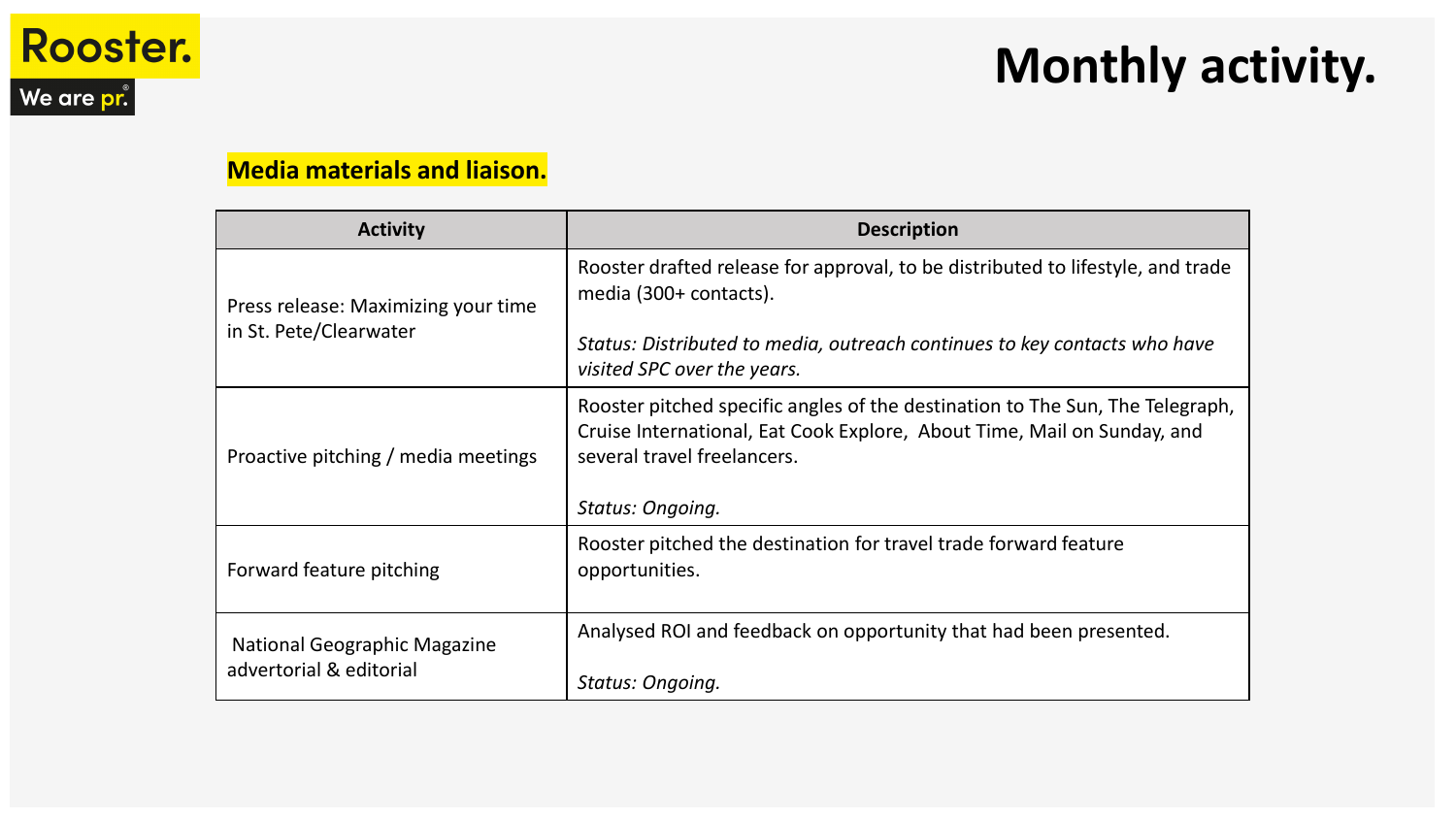

#### **Media and influencer trips.**

| <b>Activity</b>           | <b>Description</b>                                                                                                                                                         |
|---------------------------|----------------------------------------------------------------------------------------------------------------------------------------------------------------------------|
|                           | Rooster continues press trip outreach.                                                                                                                                     |
| Press trip target list    | Status: Ongoing.                                                                                                                                                           |
| Group influencer trip     | Rooster finalised trip dates and liaised with influencers regarding trip. Hotels<br>have been booked.                                                                      |
|                           | Status: Ongoing – Rooster to confirm attendees and flights to be booked in<br>April.                                                                                       |
| Press trip: The Sun       | Senior Travel Journalist from The Sun, Sophie Swietochowski will be travelling<br>to St. Pete/Clearwater in May (12-16). Flights, car hire and hotels have been<br>booked. |
|                           | Rooster began partner outreach and development of itinerary.                                                                                                               |
|                           | Status: Ongoing – itinerary to be finalised and shared.                                                                                                                    |
| Press trip: Brogan Abroad | Rooster liaised with Crystal River representation to secure joint trip to both<br>destinations for travel blogger Brogan Abroad ahead of IPW.                              |
|                           | Status: Ongoing – to be shared with client for review.                                                                                                                     |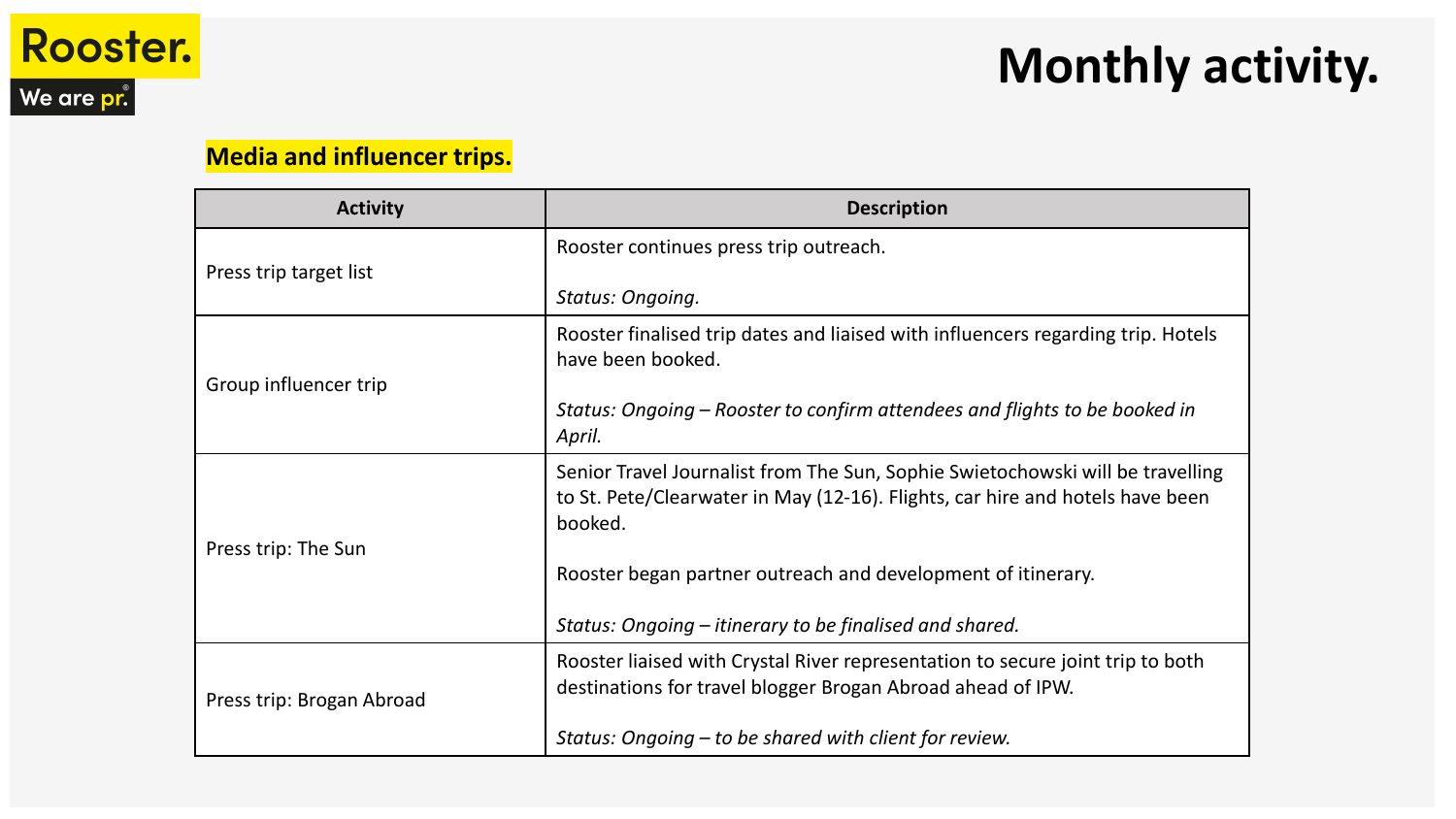

## **Monthly activity.**

## **Media and influencer trips.**

| <b>Activity</b>            | <b>Description</b>                                                                                                               |
|----------------------------|----------------------------------------------------------------------------------------------------------------------------------|
| Press trip: Pollitt Family | Rooster liaised with Victoria Pollitt from Family Holiday Guide and Express &<br>Star re rescheduling press trip.                |
|                            | Status: Ongoing – details to be shared with client.                                                                              |
| Press trip: St. Pete Pride | Rooster liaised with client on possible media and bloggers to cover St. Pete<br>Pride 20 <sup>th</sup> Anniversary celebrations. |
|                            | Status: Ongoing – negotiations with Nomadic Boys continuing.                                                                     |
| Manchester Pride winner    | Rooster liaised with winner and Virgin Atlantic to arrange stay, sent hotel<br>voucher to winner to address in Norfolk.          |
|                            | Status: Complete.                                                                                                                |